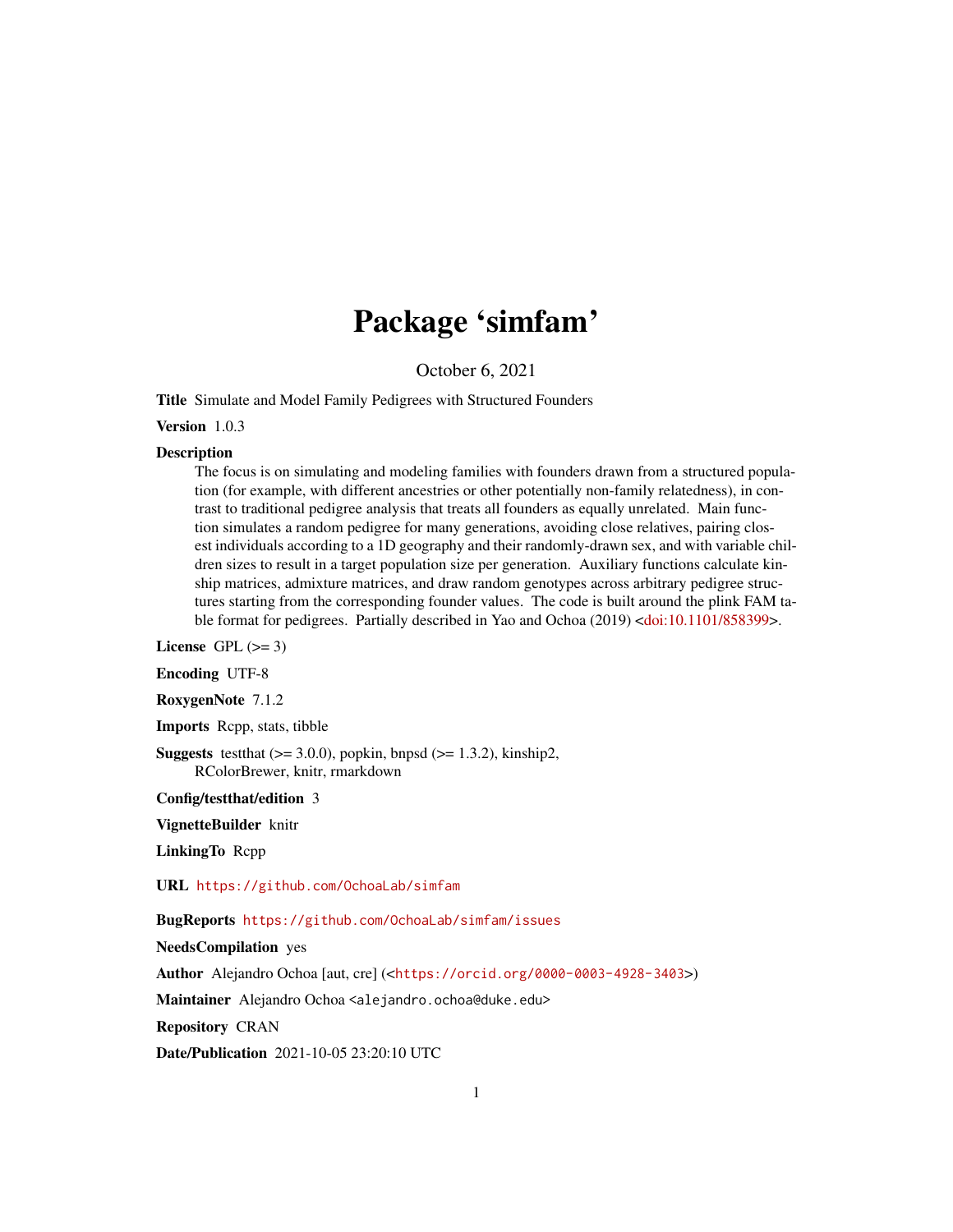## <span id="page-1-0"></span>R topics documented:

| Index |  |
|-------|--|
|       |  |
|       |  |
|       |  |
|       |  |
|       |  |
|       |  |
|       |  |
|       |  |
|       |  |

<span id="page-1-1"></span>admix\_fam *Calculate admixture matrix of a pedigree with known admixture of founders*

#### Description

Calculates a full admixture proportions matrix (for all individuals in the provided pedigree FAM table) starting from the admixture proportions of the founders as provided.

#### Usage

admix\_fam(admix, fam, missing\_vals = c("", 0))

#### Arguments

| admix        | The admixture proportions matrix of the founders (individuals along rows and<br>ancestries along columns). This matrix must have row names that identify each<br>founder (matching codes in fam\$id). Individuals may be in a different order<br>than fam\$id. Extra individuals in admix but absent in fam\$id will be silently<br>ignored. All values should be non-negative and each row of admix should sum<br>to one; for speed, this code does not check that admix is valid, just averages data<br>$as-is.$ |
|--------------|--------------------------------------------------------------------------------------------------------------------------------------------------------------------------------------------------------------------------------------------------------------------------------------------------------------------------------------------------------------------------------------------------------------------------------------------------------------------------------------------------------------------|
| fam          | The pedigree data.frame, in plink FAM format. Only columns id, pat, and mat<br>are required. id must be unique and non-missing. Founders must be present,<br>and their pat and mat values must be missing (see below). Non-founders must<br>have both their parents be non-missing. Parents must appear earlier than their<br>children in the table.                                                                                                                                                               |
| missing_vals | The list of ID values treated as missing. NA is always treated as missing. By<br>default, the empty string $('')$ and zero $(0)$ are also treated as missing (remove<br>values from here if this is a problem).                                                                                                                                                                                                                                                                                                    |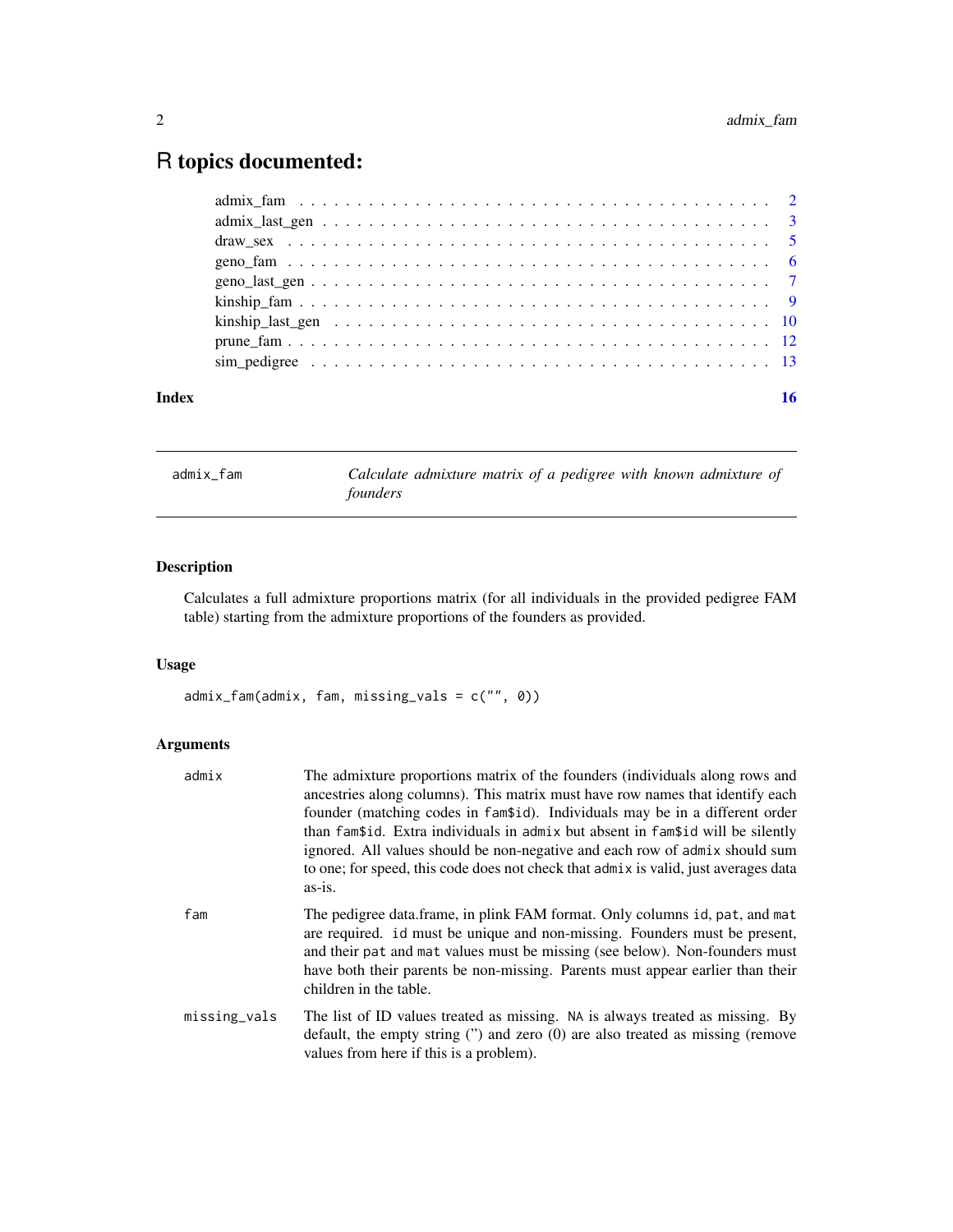#### <span id="page-2-0"></span>Value

The admixture proportions matrix of the entire fam table, based on the admixture of the founders. These are expectations, calculated for each individual as the average ancestry proportion of the parents. The rows of this admixture matrix correspond to fam\$id in that order. The columns (ancestries) are the same as in the input admix.

#### See Also

Plink FAM format reference: <https://www.cog-genomics.org/plink/1.9/formats#fam>

#### Examples

```
# The smallest pedigree, two parents and a child.
# A minimal fam table with the three required columns.
# Note "mother" and "father" have missing parent IDs, while "child" does not
library(tibble)
fam <- tibble(
  id = c('father', 'mother', 'child'),
  pat = c(NA, NA, 'father'),
  mat = c(NA, NA, 'mother'))
# admixture proportions of the parents
admix \leq rbind( c(0.3, 0.3, 0.4), c(0.5, 0.25, 0.25) )# Name the parents with same codes as in `fam`
# (order can be different)
rownames( admix ) <- c('mother', 'father')
# name ancestries too
colnames( admix ) <- c('African', 'European', 'Asian')
# Calculate the full admixture proportions matrix
admix_all <- admix_fam( admix, fam )
# This is a 3x3 matrix with row names matching fam$id.
# The parent submatrix equals the input (reordered),
# but now there's admixture to the child too (averages of parents)
admix_all
```
admix\_last\_gen *Calculate admixture matrix for last generation of a pedigree with admixture of founders*

#### Description

A wrapper around the more general  $admix_fam()$ , specialized to save memory when only the last generation is desired ([admix\\_fam\(\)](#page-1-1) returns admixture for the entire pedigree in a single matrix). This function assumes that generations are non-overlapping (met by the output of [sim\\_pedigree\(\)](#page-12-1)), in which case each generation g can be drawn from generation g-1 data only. That way, only two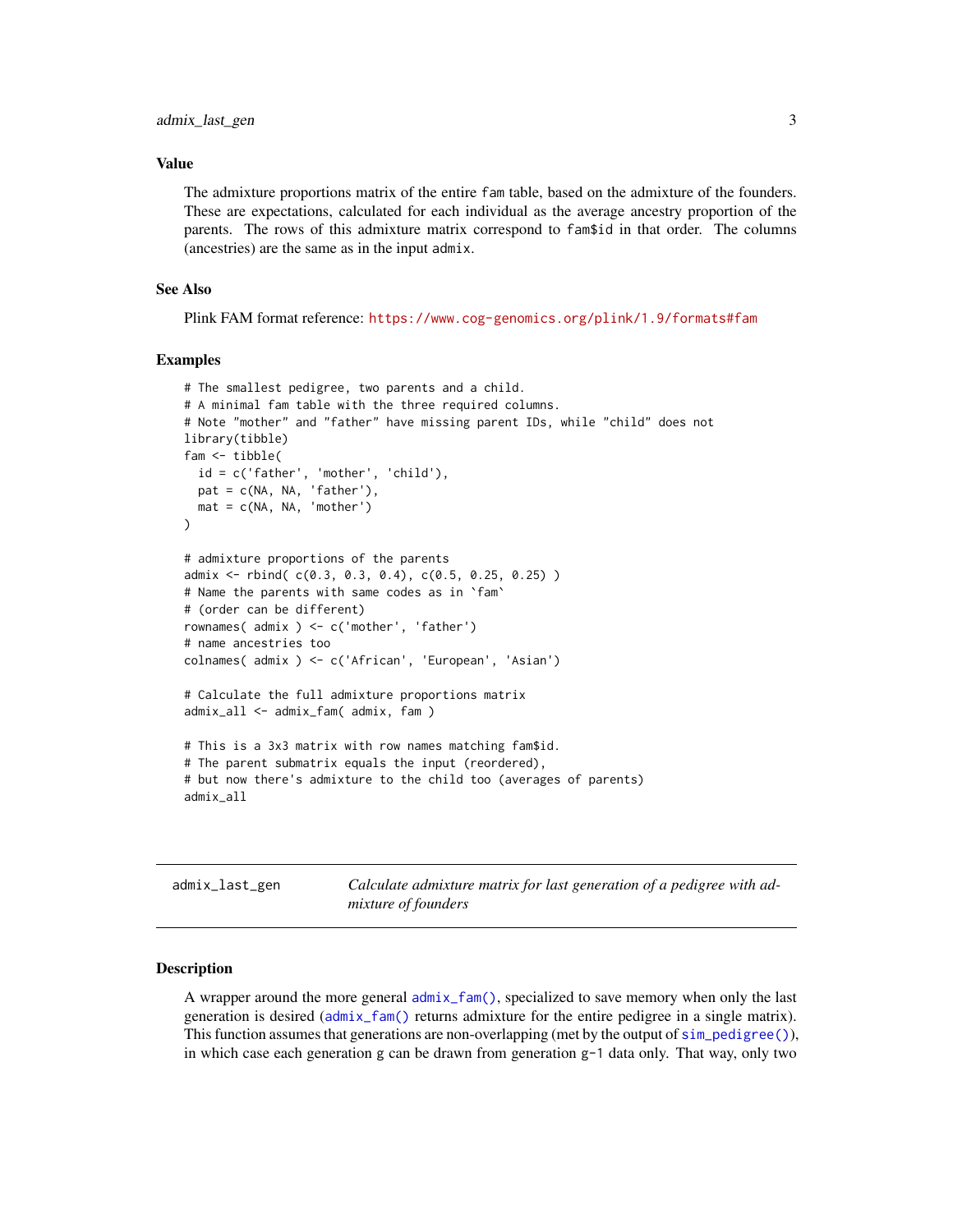<span id="page-3-0"></span>consecutive generations need be in memory at any given time. The partitioning of individuals into generations is given by the ids parameter (again matches the output of [sim\\_pedigree\(\)](#page-12-1)).

#### Usage

admix\_last\_gen(admix, fam, ids, missing\_vals = c("", 0))

#### Arguments

| admix        | The admixture proportions matrix of the founders (individuals along rows and<br>ancestries along columns). This matrix must have row names that identify each<br>founder (matching codes in fam\$id). Individuals may be in a different order<br>than fam\$id. Extra individuals in admix but absent in fam\$id will be silently<br>ignored. All values should be non-negative and each row of admix should sum<br>to one; for speed, this code does not check that admix is valid, just averages data<br>as-is. |
|--------------|------------------------------------------------------------------------------------------------------------------------------------------------------------------------------------------------------------------------------------------------------------------------------------------------------------------------------------------------------------------------------------------------------------------------------------------------------------------------------------------------------------------|
| fam          | The pedigree data.frame, in plink FAM format. Only columns id, pat, and mat<br>are required. id must be unique and non-missing. Founders must be present,<br>and their pat and mat values must be missing (see below). Non-founders must<br>have both their parents be non-missing. Parents must appear earlier than their<br>children in the table.                                                                                                                                                             |
| ids          | A list containing vectors of IDs for each generation. All these IDs must be<br>present in fam\$id. If IDs in fam and ids do not fully agree, the code processes<br>the IDs in the intersection, which is helpful when fam is pruned but ids is the<br>original (larger) set.                                                                                                                                                                                                                                     |
| missing_vals | The list of ID values treated as missing. NA is always treated as missing. By<br>default, the empty string $('')$ and zero $(0)$ are also treated as missing (remove<br>values from here if this is a problem).                                                                                                                                                                                                                                                                                                  |

#### Value

The admixture proportions matrix of the last generation (the intersection of  $ids[length(ids)]$ and fam\$id). The rows of this matrix are last-generation individuals in the order that they appear in fam\$id.

#### See Also

Plink FAM format reference: <https://www.cog-genomics.org/plink/1.9/formats#fam>

```
# A small pedigree, two parents and two children.
# A minimal fam table with the three required columns.
# Note "mother" and "father" have missing parent IDs, while children do not
library(tibble)
fam <- tibble(
  id = c('father', 'mother', 'child', 'sib'),
  pat = c(NA, NA, 'father', 'father'),
  mat = c(NA, NA, 'mother', 'mother')
```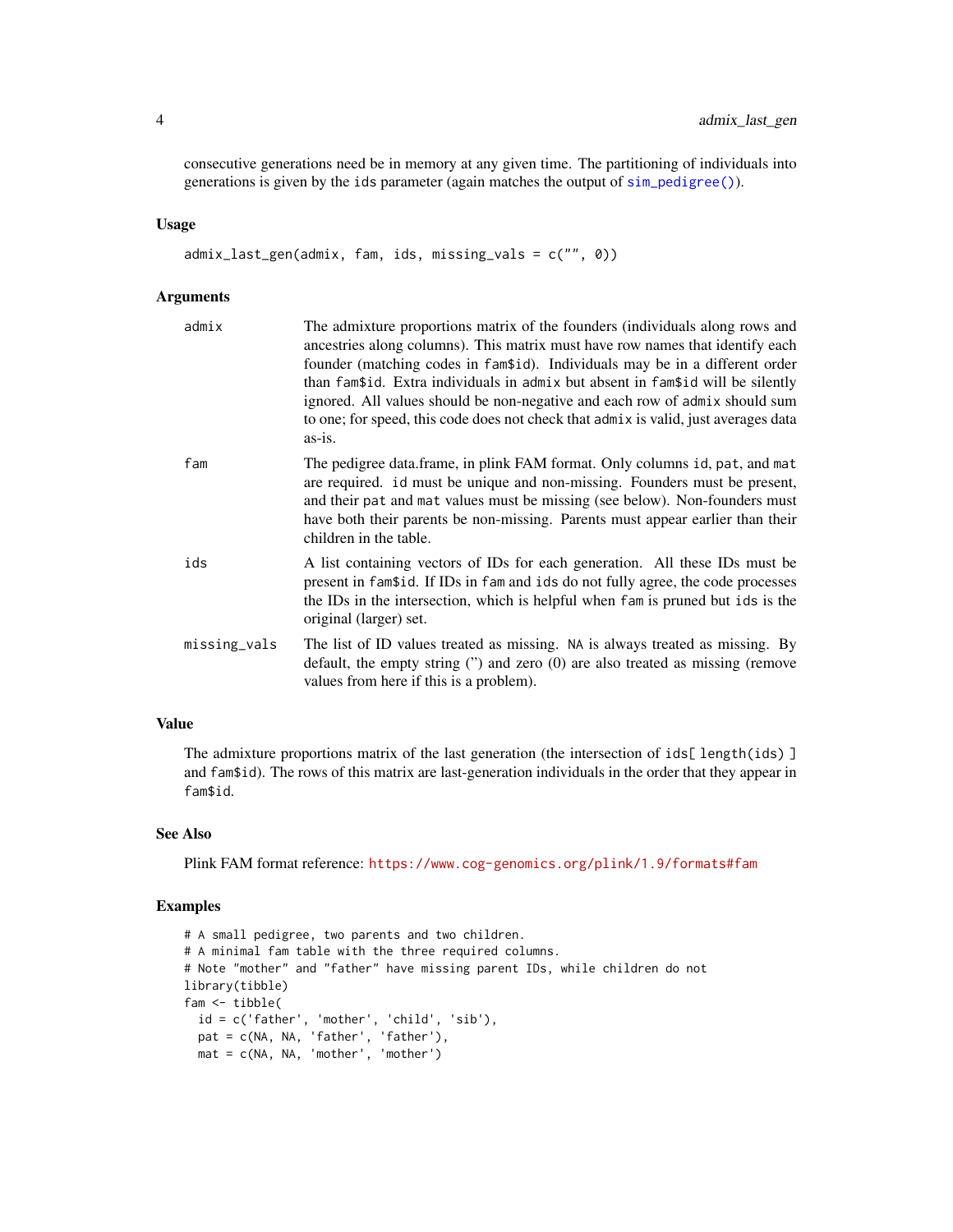<span id="page-4-0"></span>draw\_sex 5

```
)
# need an `ids` list separating the generations
ids <- list( c('father', 'mother'), c('child', 'sib') )
# admixture proportions of the parents
admix <- rbind( c(0.3, 0.3, 0.4), c(0.5, 0.25, 0.25) )
# Name the parents with same codes as in `fam`
# (order can be different)
rownames( admix ) <- c('mother', 'father')
# name ancestries too
colnames( admix ) <- c('African', 'European', 'Asian')
# calculate the admixture matrix of the children
admix2 <- admix_last_gen( admix, fam, ids )
admix2
```
<span id="page-4-1"></span>draw\_sex *Draw sex values randomly for a list of individuals*

#### Description

Each individual has their sex drawn between male and female with equal probability. Sex is encoded numerically following the convention for plink FAM files (see below).

#### Usage

draw\_sex(n)

#### Arguments

n The number of individuals.

#### Value

The length-n vector of integer sex assignments: 1L corresponds to male, 2L to female.

#### See Also

Plink FAM format reference: <https://www.cog-genomics.org/plink/1.9/formats#fam>

#### Examples

draw\_sex( 10 )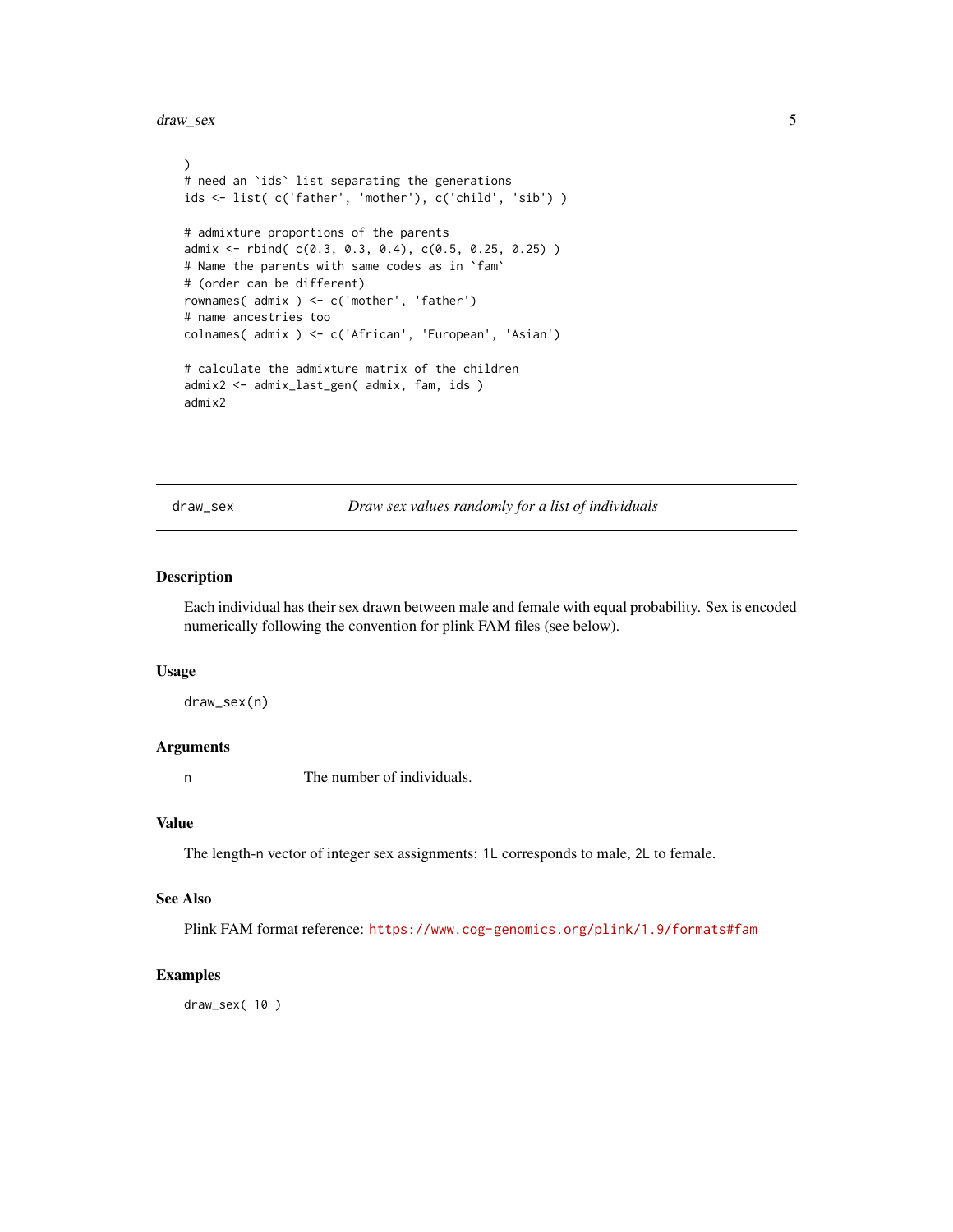#### Description

Constructs a random genotype matrix (for all individuals in the provided pedigree FAM table) starting from the genotype matrix of the founders as provided.

#### Usage

 $geno_fam(X, fam, missing_values = c("", 0))$ 

#### Arguments

| X            | The genotype matrix of the founders (loci along rows, individuals along columns).<br>This matrix must have column names that identify each founder (matching codes<br>in fam\$id). Individuals may be in a different order than fam\$id. Extra individ-<br>uals in admix but absent in fam <sup>\$1</sup> d will be silently ignored. All values should<br>be in $c(\emptyset L, 1L, 2L)$ ; for speed, this code does not check that X is valid (i.e. frac-<br>tional values between 0 and 2 may not cause errors). |
|--------------|---------------------------------------------------------------------------------------------------------------------------------------------------------------------------------------------------------------------------------------------------------------------------------------------------------------------------------------------------------------------------------------------------------------------------------------------------------------------------------------------------------------------|
| fam          | The pedigree data.frame, in plink FAM format. Only columns id, pat, and mat<br>are required. id must be unique and non-missing. Founders must be present,<br>and their pat and mat values must be missing (see below). Non-founders must<br>have both their parents be non-missing. Parents must appear earlier than their<br>children in the table.                                                                                                                                                                |
| missing_vals | The list of ID values treated as missing. NA is always treated as missing. By<br>default, the empty string $($ ") and zero $(0)$ are also treated as missing (remove<br>values from here if this is a problem).                                                                                                                                                                                                                                                                                                     |

#### Value

The random genotype matrix of the entire fam table, starting from the genotypes of the founders. The columns of this matrix correspond to fam\$id in that order. The rows (loci) are the same as in the input X.

#### See Also

Plink FAM format reference: <https://www.cog-genomics.org/plink/1.9/formats#fam>

```
# The smallest pedigree, two parents and a child.
# A minimal fam table with the three required columns.
# Note "mother" and "father" have missing parent IDs, while "child" does not
library(tibble)
fam <- tibble(
  id = c('father', 'mother', 'child'),
```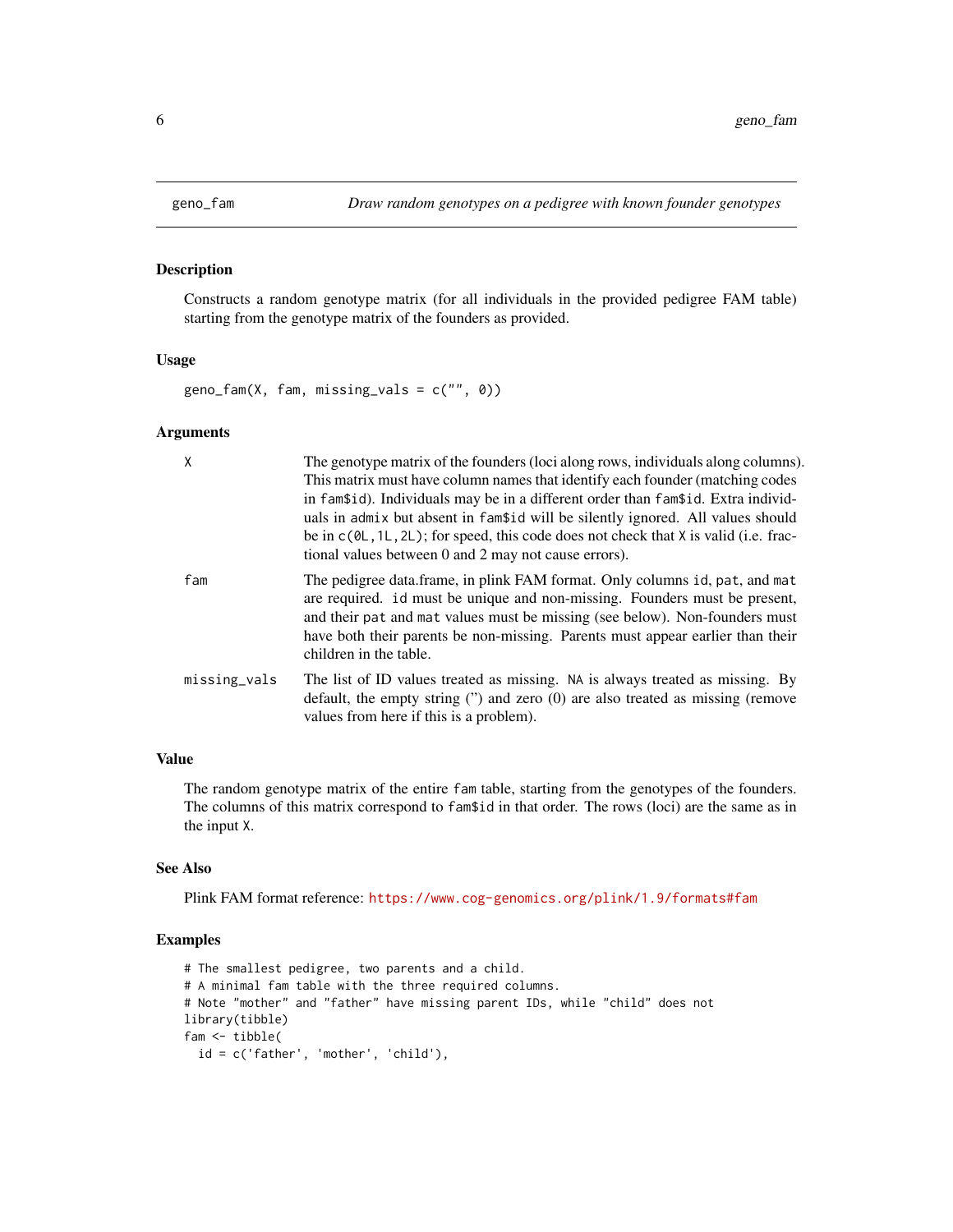```
pat = c(NA, NA, 'father'),mat = c(NA, NA, 'mother')
)
# genotypes of the parents at 4 loci
X \leftarrow \text{cbind}(c(1, 2, 0, 2), c(0, 2, 2, 1))# Name the parents with same codes as in `fam`
# (order can be different)
colnames( X ) <- c('mother', 'father')
# name loci too
rownames( X ) <- paste0( 'rs', 1:4 )
# Draw the full genotype matrix
X_all <- geno_fam( X, fam )
# This is a 4x3 matrix with column names matching fam$id.
# The parent submatrix equals the input (reordered),
# but now there's random genotypes for the child too
X_all
```
geno\_last\_gen *Draw random genotypes for last generation of a pedigree with known founder genotypes*

#### **Description**

A wrapper around the more general [geno\\_fam\(\)](#page-5-1), specialized to save memory when only the last generation is desired ([geno\\_fam\(\)](#page-5-1) returns genotypes for the entire pedigree in a single matrix). This function assumes that generations are non-overlapping (met by the output of [sim\\_pedigree\(\)](#page-12-1)), in which case each generation g can be drawn from generation g-1 data only. That way, only two consecutive generations need be in memory at any given time. The partitioning of individuals into generations is given by the ids parameter (again matches the output of [sim\\_pedigree\(\)](#page-12-1)).

#### Usage

```
geno_last_gen(X, fam, ids, missing_vals = c("", 0))
```
#### Arguments

| $\mathsf{X}$ | The genotype matrix of the founders (loci along rows, individuals along columns).                                                                         |
|--------------|-----------------------------------------------------------------------------------------------------------------------------------------------------------|
|              | This matrix must have column names that identify each founder (matching codes                                                                             |
|              | in fam\$id). Individuals may be in a different order than fam\$id. Extra individ-                                                                         |
|              | uals in admix but absent in fam <sup>\$1</sup> d will be silently ignored. All values should                                                              |
|              | be in $c(\theta L, 1L, 2L)$ ; for speed, this code does not check that X is valid (i.e. frac-<br>tional values between 0 and 2 may not cause errors).     |
| fam          | The pedigree data.frame, in plink FAM format. Only columns id, pat, and mat<br>are required. id must be unique and non-missing. Founders must be present, |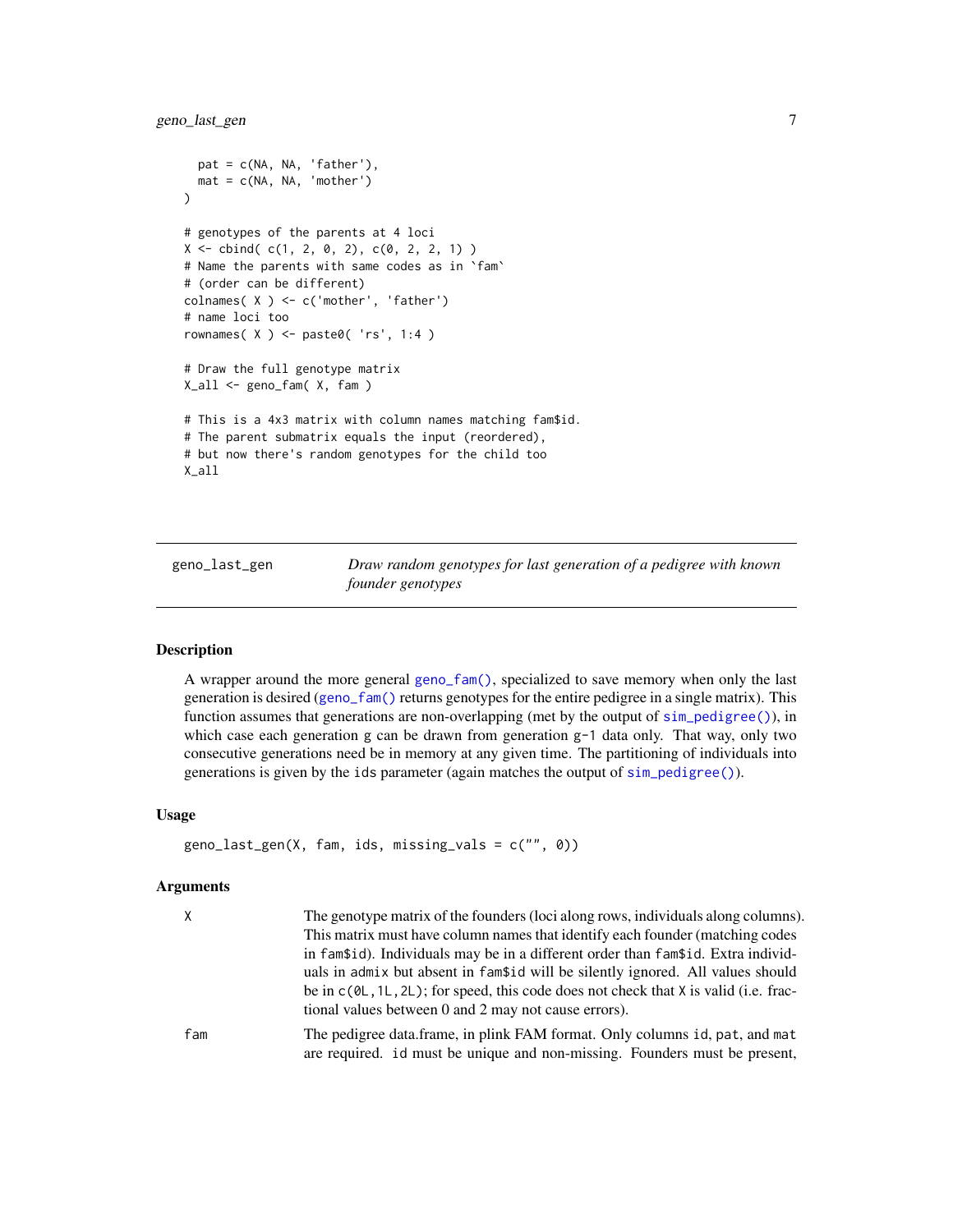|              | and their pat and mat values must be missing (see below). Non-founders must<br>have both their parents be non-missing. Parents must appear earlier than their<br>children in the table.                                                                                      |
|--------------|------------------------------------------------------------------------------------------------------------------------------------------------------------------------------------------------------------------------------------------------------------------------------|
| ids          | A list containing vectors of IDs for each generation. All these IDs must be<br>present in fam\$id. If IDs in fam and ids do not fully agree, the code processes<br>the IDs in the intersection, which is helpful when fam is pruned but ids is the<br>original (larger) set. |
| missing_vals | The list of ID values treated as missing. NA is always treated as missing. By<br>default, the empty string (") and zero (0) are also treated as missing (remove<br>values from here if this is a problem).                                                                   |

#### Value

The random genotype matrix of the last generation (the intersection of ids[length(ids)] and fam\$id). The columns of this matrix are last-generation individuals in the order that they appear in fam\$id. The rows (loci) are the same as in the input X.

#### See Also

Plink FAM format reference: <https://www.cog-genomics.org/plink/1.9/formats#fam>

```
# A small pedigree, two parents and two children.
# A minimal fam table with the three required columns.
# Note "mother" and "father" have missing parent IDs, while children do not
library(tibble)
fam <- tibble(
 id = c('father', 'mother', 'child', 'sib'),
  pat = c(NA, NA, 'father', 'father'),
  mat = c(NA, NA, 'mother', 'mother')
\mathcal{L}# need an `ids` list separating the generations
ids <- list( c('father', 'mother'), c('child', 'sib') )
# genotypes of the parents at 4 loci
X \le - cbind( c(1, 2, 0, 2), c(0, 2, 2, 1))
# Name the parents with same codes as in `fam`
# (order can be different)
colnames( X ) <- c('mother', 'father')
# name loci too
rownames( X ) <- paste0( 'rs', 1:4 )
# Draw the genotype matrix of the children
X2 <- geno_last_gen( X, fam, ids )
X2
```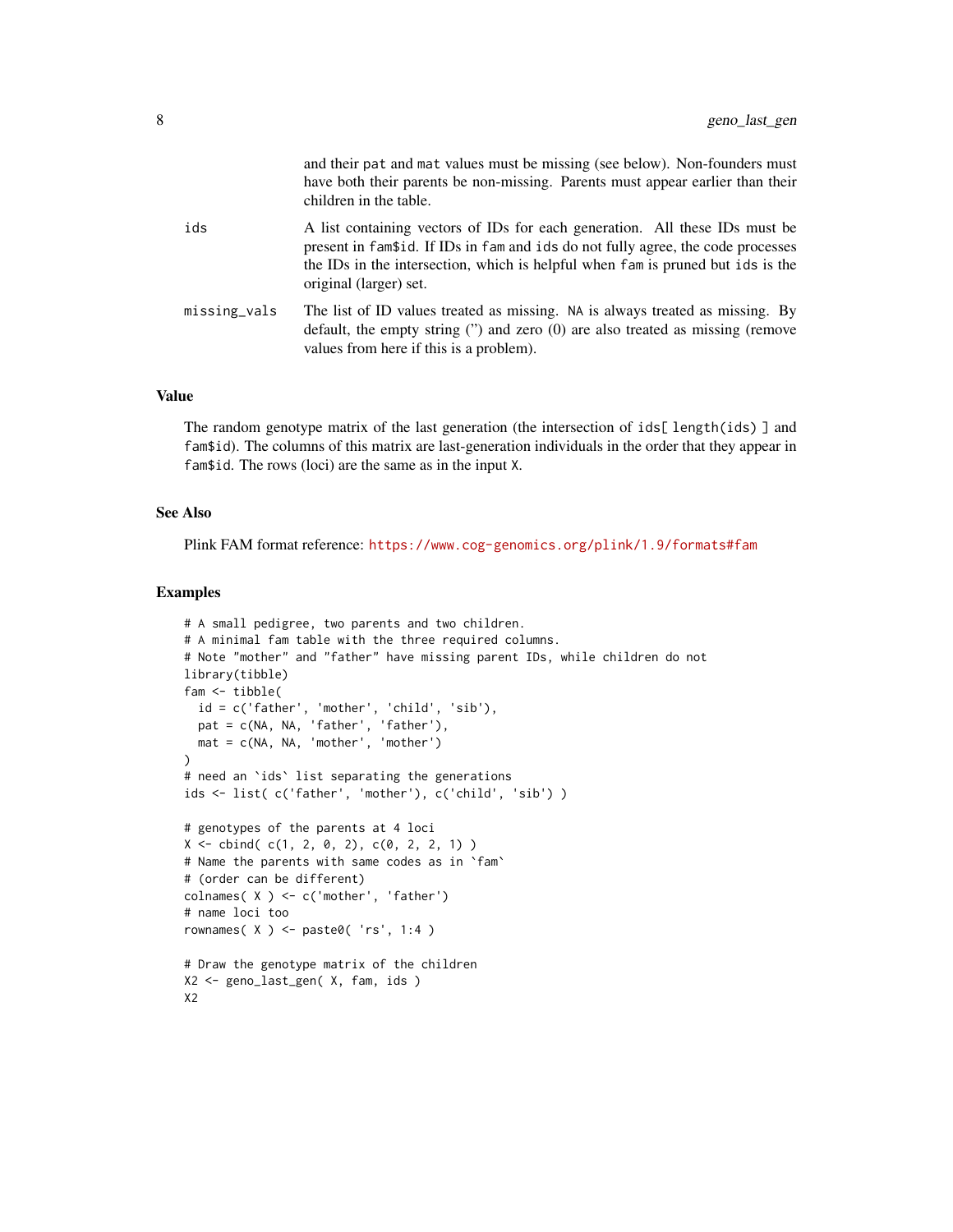<span id="page-8-1"></span><span id="page-8-0"></span>

#### Description

Calculates a full kinship matrix (between all individuals in the provided pedigree FAM table) taking into account the relatedness of the founders as provided. Output agrees with [kinship2::kinship\(\)](#page-0-0) but only when founders are unrelated/outbred (in other words, that function does not allow relatedness between founders).

#### Usage

kinship\_fam(kinship, fam, missing\_vals = c("", 0))

#### Arguments

| kinship      | The kinship matrix of the founders. This matrix must have column and row<br>names that identify each founder (matching codes in fam\$id). Individuals may<br>be in a different order than fam <sup>\$1</sup> d. Extra individuals in kinship but absent<br>in fam <sup>nnum</sup> in fam <sup>n</sup> nimid will be silently ignored. A traditional pedigree calculation would<br>use kinship = $diag(n)/2$ (plus appropriate column/row names), where n is<br>the number of founders, to model unrelated and outbred founders. However, if<br>kinship measures the population kinship estimates between founders, the out-<br>put is also a population kinship matrix (which combines the structural/ancestral<br>and local/pedigree relatedness values into one). |
|--------------|---------------------------------------------------------------------------------------------------------------------------------------------------------------------------------------------------------------------------------------------------------------------------------------------------------------------------------------------------------------------------------------------------------------------------------------------------------------------------------------------------------------------------------------------------------------------------------------------------------------------------------------------------------------------------------------------------------------------------------------------------------------------|
| fam          | The pedigree data.frame, in plink FAM format. Only columns id, pat, and mat<br>are required. id must be unique and non-missing. Founders must be present,<br>and their pat and mat values must be missing (see below). Non-founders must<br>have both their parents be non-missing. Parents must appear earlier than their<br>children in the table.                                                                                                                                                                                                                                                                                                                                                                                                                |
| missing_vals | The list of ID values treated as missing. NA is always treated as missing. By<br>default, the empty string $"$ and zero $(0)$ are also treated as missing (remove<br>values from here if this is a problem).                                                                                                                                                                                                                                                                                                                                                                                                                                                                                                                                                        |

#### Value

The kinship matrix of the entire fam table, taking the relatedness of the founders into account. The rows and columns of this kinship matrix correspond to fam\$id in that order.

#### See Also

Plink FAM format reference: <https://www.cog-genomics.org/plink/1.9/formats#fam>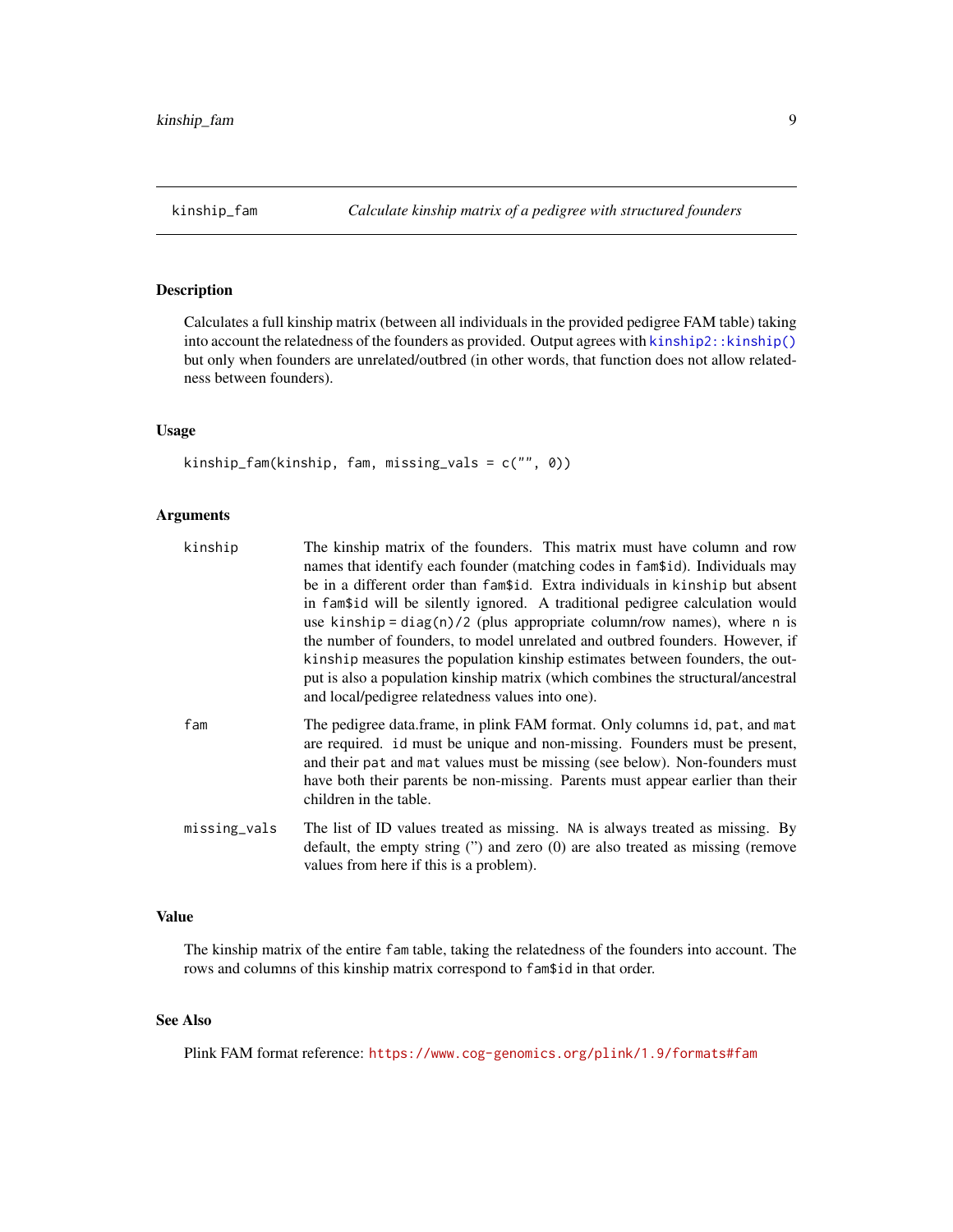#### Examples

```
# The smallest pedigree, two parents and a child.
# A minimal fam table with the three required columns.
# Note "mother" and "father" have missing parent IDs, while "child" does not
library(tibble)
fam <- tibble(
  id = c('father', 'mother', 'child'),
  pat = c(NA, NA, 'father'),
  mat = c(NA, NA, 'mother')
)
# Kinship of the parents, here two unrelated/outbred individuals:
kinship \leftarrow diag(2)/2
# Name the parents with same codes as in `fam`
# (order can be different)
colnames( kinship ) <- c('mother', 'father')
rownames( kinship ) <- c('mother', 'father')
# For a clearer example, make the father slightly inbred
# (a self-kinship value that exceeds 1/2):
kinship[2,2] < -0.6# Calculate the full kinship matrix
kinship_all <- kinship_fam( kinship, fam )
# This is a 3x3 matrix with row/col names matching fam$id.
# The parent submatrix equals the input (reordered),
# but now there's relatedness to the child too
kinship_all
```
kinship\_last\_gen *Calculate kinship matrix for last generation of a pedigree with structured founders*

#### Description

A wrapper around the more general [kinship\\_fam\(\)](#page-8-1), specialized to save memory when only the last generation is desired ([kinship\\_fam\(\)](#page-8-1) returns kinship for the entire pedigree in a single matrix). This function assumes that generations are non-overlapping (met by the output of [sim\\_pedigree\(\)](#page-12-1)), in which case each generation g can be drawn from generation  $g-1$  data only. That way, only two consecutive generations need be in memory at any given time. The partitioning of individuals into generations is given by the ids parameter (again matches the output of [sim\\_pedigree\(\)](#page-12-1)).

#### Usage

```
kinship_last_gen(kinship, fam, ids, missing_vals = c("", 0))
```
<span id="page-9-0"></span>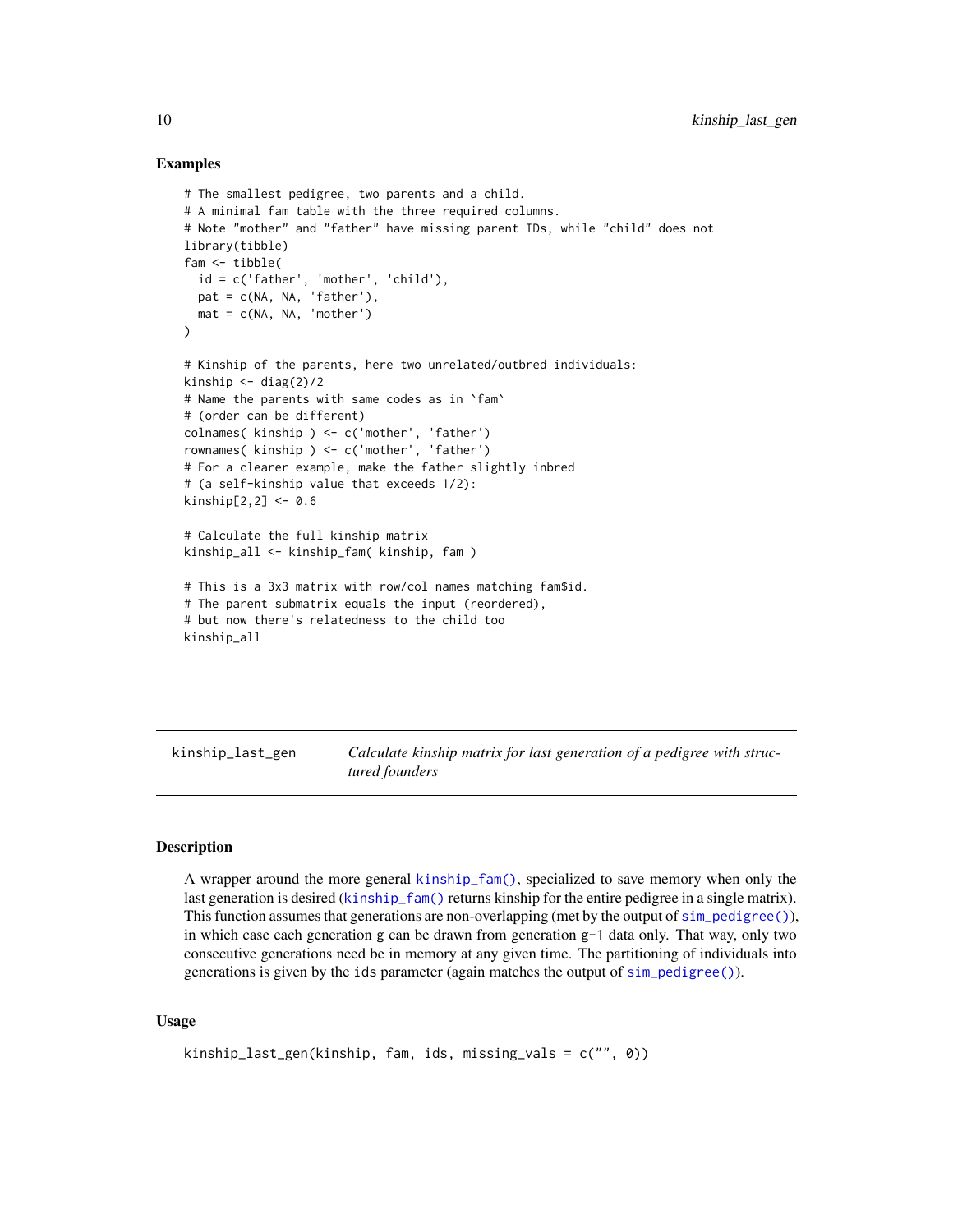#### **Arguments**

| kinship      | The kinship matrix of the founders. This matrix must have column and row<br>names that identify each founder (matching codes in fam\$id). Individuals may<br>be in a different order than fam\$id. Extra individuals in kinship but absent<br>in fam\$id will be silently ignored. A traditional pedigree calculation would<br>use kinship = $diag(n)/2$ (plus appropriate column/row names), where n is<br>the number of founders, to model unrelated and outbred founders. However, if<br>kinship measures the population kinship estimates between founders, the out-<br>put is also a population kinship matrix (which combines the structural/ancestral<br>and local/pedigree relatedness values into one). |
|--------------|------------------------------------------------------------------------------------------------------------------------------------------------------------------------------------------------------------------------------------------------------------------------------------------------------------------------------------------------------------------------------------------------------------------------------------------------------------------------------------------------------------------------------------------------------------------------------------------------------------------------------------------------------------------------------------------------------------------|
| fam          | The pedigree data.frame, in plink FAM format. Only columns id, pat, and mat<br>are required. id must be unique and non-missing. Founders must be present,<br>and their pat and mat values must be missing (see below). Non-founders must<br>have both their parents be non-missing. Parents must appear earlier than their<br>children in the table.                                                                                                                                                                                                                                                                                                                                                             |
| ids          | A list containing vectors of IDs for each generation. All these IDs must be<br>present in fam\$id. If IDs in fam and ids do not fully agree, the code processes<br>the IDs in the intersection, which is helpful when fam is pruned but ids is the<br>original (larger) set.                                                                                                                                                                                                                                                                                                                                                                                                                                     |
| missing_vals | The list of ID values treated as missing. NA is always treated as missing. By<br>default, the empty string $('')$ and zero $(0)$ are also treated as missing (remove<br>values from here if this is a problem).                                                                                                                                                                                                                                                                                                                                                                                                                                                                                                  |

#### Value

The kinship matrix of the last generation (the intersection of ids[ length(ids) ] and fam\$id). The columns/rows of this matrix are last-generation individuals in the order that they appear in fam\$id.

#### See Also

Plink FAM format reference: <https://www.cog-genomics.org/plink/1.9/formats#fam>

```
# A small pedigree, two parents and two children.
# A minimal fam table with the three required columns.
# Note "mother" and "father" have missing parent IDs, while children do not
library(tibble)
fam <- tibble(
  id = c('father', 'mother', 'child', 'sib'),
  pat = c(NA, NA, 'father', 'father'),
  mat = c(NA, NA, 'mother', 'mother')
)
# need an `ids` list separating the generations
ids <- list( c('father', 'mother'), c('child', 'sib') )
# Kinship of the parents, here two unrelated/outbred individuals:
kinship <- diag(2)/2
```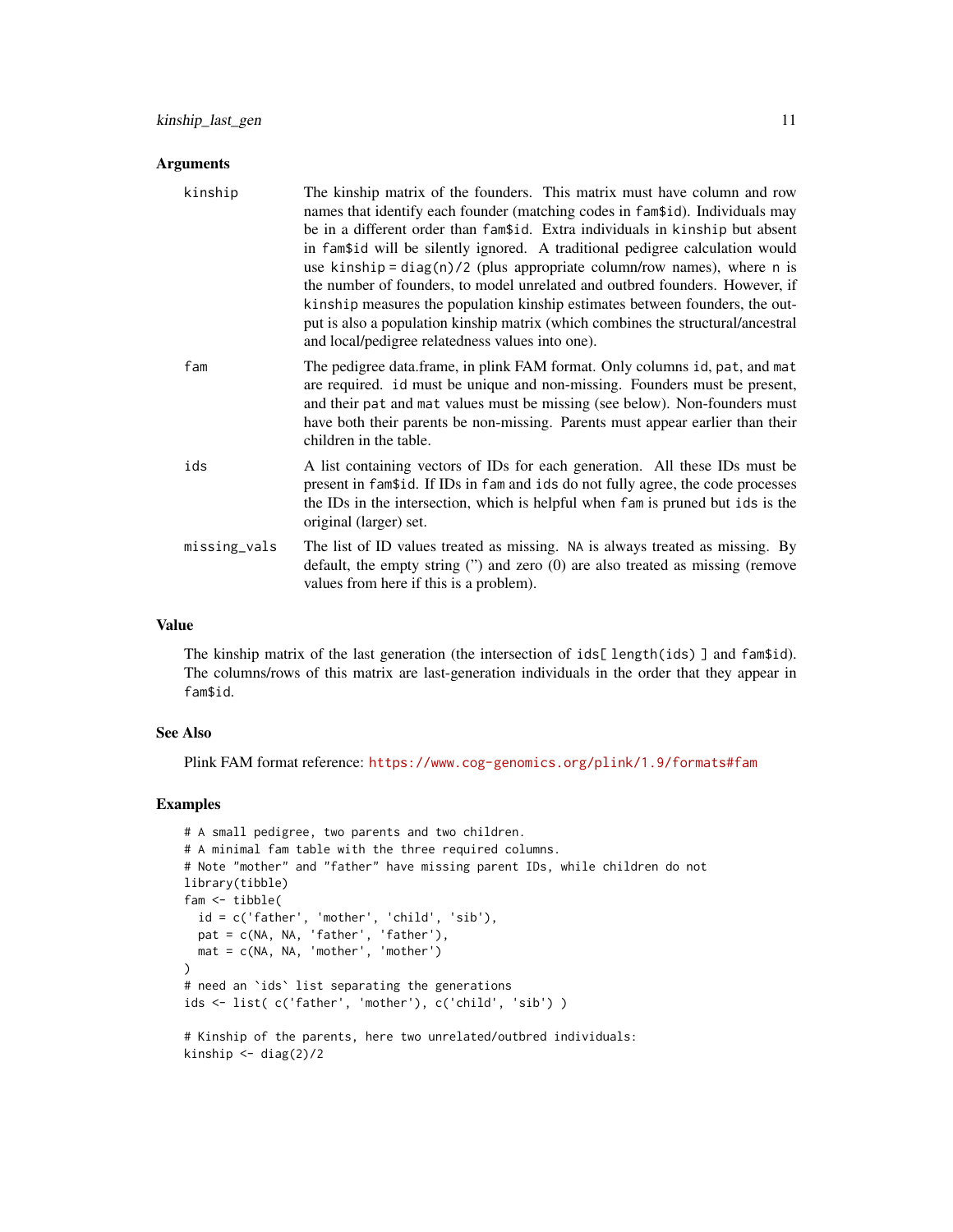```
# Name the parents with same codes as in `fam`
# (order can be different)
colnames( kinship ) <- c('mother', 'father')
rownames( kinship ) <- c('mother', 'father')
# For a clearer example, make the father slightly inbred
# (a self-kinship value that exceeds 1/2):
kinship[2,2] < -0.6# calculate the kinship matrix of the children
kinship2 <- kinship_last_gen( kinship, fam, ids )
kinship2
```

```
prune_fam Remove non-ancestors of a set of individuals from pedigree
```
#### Description

This function accepts an input pedigree and a list of individuals of interest, and returns the subset of the pedigree including only the individuals of interest and their direct ancestors. This is useful in simulations, to avoid modeling/drawing genotypes of individuals without descendants in the last generation.

#### Usage

prune\_fam(fam, ids, missing\_vals = c("", 0))

#### Arguments

| fam          | The pedigree data.frame, in plink FAM format. Only columns id, pat, and mat<br>are required. id must be unique and non-missing. Founders must be present,<br>and their pat and mat values must be missing (see below). Non-founders must<br>have both their parents be non-missing. Parents must appear earlier than their<br>children in the table. |
|--------------|------------------------------------------------------------------------------------------------------------------------------------------------------------------------------------------------------------------------------------------------------------------------------------------------------------------------------------------------------|
| ids          | The list of individuals of interest, whose ancestors we want to keep. All must be<br>present in fam\$id.                                                                                                                                                                                                                                             |
| missing_vals | The list of ID values treated as missing. NA is always treated as missing. By<br>default, the empty string $('')$ and zero $(0)$ are also treated as missing (remove<br>values from here if this is a problem).                                                                                                                                      |

#### Value

The filtered FAM table with non-ancestors of ids excluded. IDs that are NA-equivalent (see missing\_vals) will be mapped to NA.

<span id="page-11-0"></span>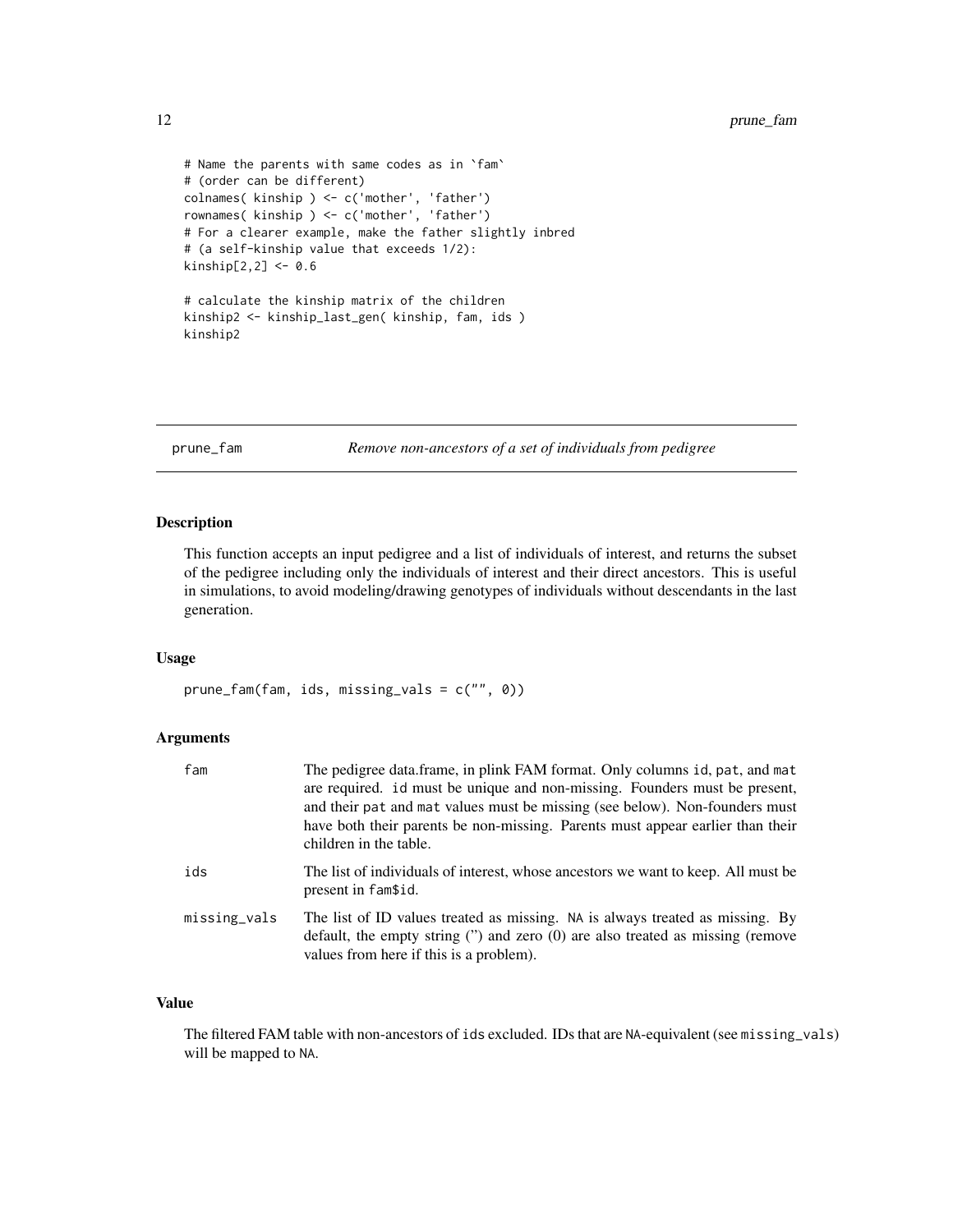#### <span id="page-12-0"></span>sim\_pedigree 13

#### Examples

```
# construct a family with three founders, but one "bob" has no descendants
library(tibble)
fam <- tibble(
   id = c('mom', 'dad', 'bob', 'child'),pat = c( NA, NA, NA, 'dad'),mat = c( NA, NA, NA, 'mom'))
# only want 'child' and its ancestors
ids <- 'child'
fam2 <- prune_fam( fam, ids )
# the filtered pedigree has "bob" removed:
fam2
```
<span id="page-12-1"></span>sim\_pedigree *Construct a random pedigree*

#### Description

Specify the number of individuals per generation, and some other optional parameters, and a single pedigree with those properties will be simulated, where close relatives are never paired, sex is drawn randomly per individual and pairings are strictly across opposite-sex individuals, and otherwise closest individuals (on an underlying 1D geography given by their index) are paired in a random order. Pairs are reordered based on the average of their indexes, where their children are placed (determines their indexes in the 1D geography). The procedure may leave some individuals unpaired in the next generation, and family sizes vary randomly (with a fixed minimum family size) to achieve the desired population size in each generation.

#### Usage

```
sim_pedigree(
  n,
 G = length(n),
  sex = draw\_sex(n[1]),kinship\_local = diag(n[1])/2,cutoff = 1/4^3,
  children_min = 1L,
  full = FALSE\lambda
```
#### Arguments

n The number of individuals per generation. If scalar, the number of generations  $G \ge 2$  must also be specified. Otherwise, the length of n is the number of generations.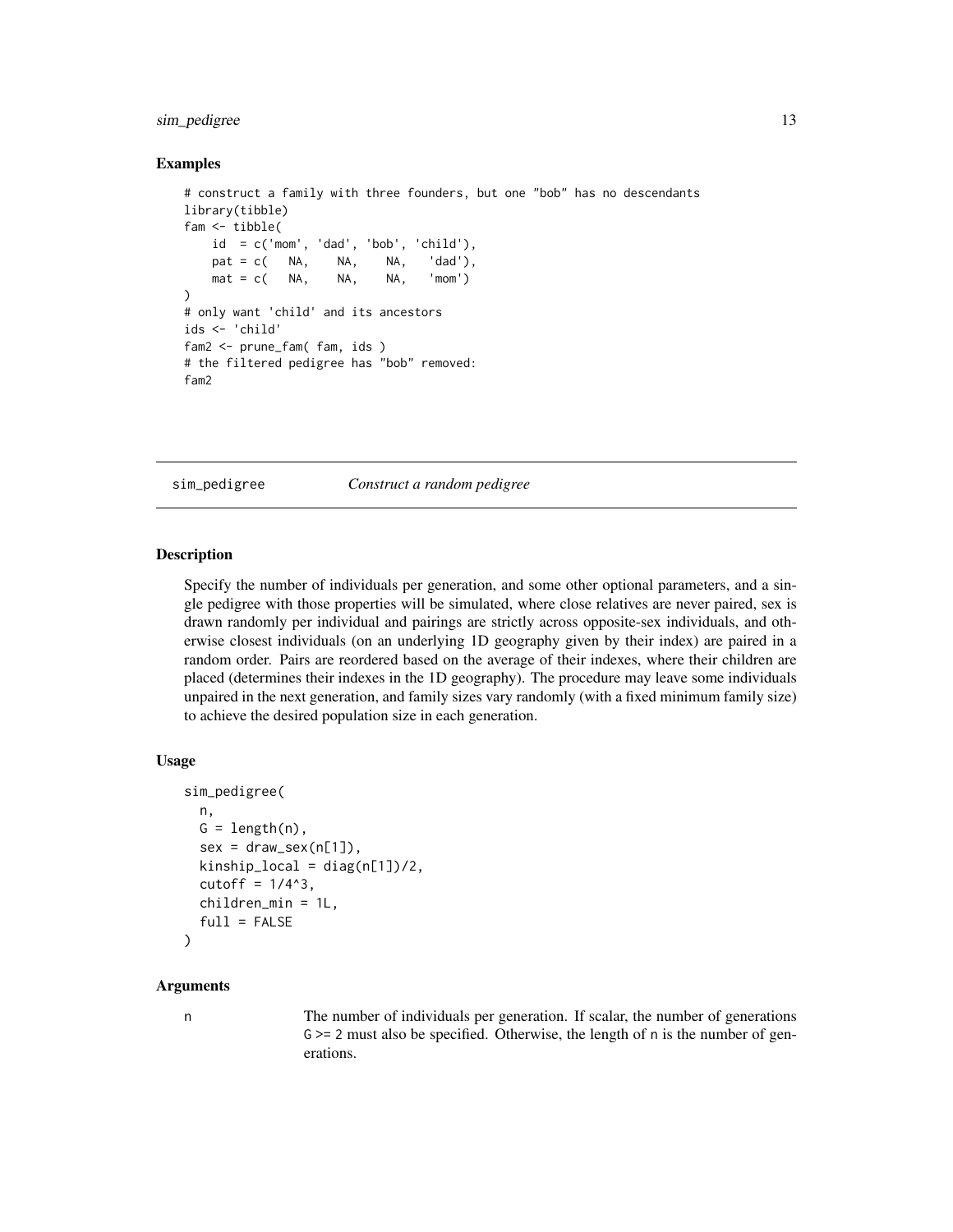<span id="page-13-0"></span>

| G             | The number of generations (optional). Note $G = 1$ is founders only, so it is<br>invalid (there is no pedigree). Must specify a $G \ge 2$ if n is a scalar. If both G is<br>specified and $length(n) > 1$ , both values must agree.                                                                                                                                                                                                                                                                                                                                                                                                                                                                                                                                                              |
|---------------|--------------------------------------------------------------------------------------------------------------------------------------------------------------------------------------------------------------------------------------------------------------------------------------------------------------------------------------------------------------------------------------------------------------------------------------------------------------------------------------------------------------------------------------------------------------------------------------------------------------------------------------------------------------------------------------------------------------------------------------------------------------------------------------------------|
| sex           | The numeric sex values for the founders (1L for male, 2L for female). By default<br>they are drawn randomly using draw_sex().                                                                                                                                                                                                                                                                                                                                                                                                                                                                                                                                                                                                                                                                    |
| kinship_local | The local kinship matrix of the founder population. The default value is half<br>the identity matrix, which corresponds to locally unrelated and locally outbred<br>founders. This "local" kinship is the basis for all kinship calculations used to<br>decide on close relative avoidance. The goal is to make a decision to not pair<br>close relatives based on the pedigree only (and not based on population structure,<br>which otherwise increases all kinship values), so the default value is appropriate.                                                                                                                                                                                                                                                                              |
| cutoff        | Local kinship values strictly less than cutoff are required for pairs. The default<br>value of 1/4^3 corresponds to second cousins, so those and closer relatives are<br>forbidden pairs (but a third cousin pair is allowed).                                                                                                                                                                                                                                                                                                                                                                                                                                                                                                                                                                   |
| children_min  | The minimum number of children per family. Must be 0 or larger, but not ex-<br>ceed the average number of children per family in each generation (varies de-<br>pending on how many individuals were left unpaired, but this upper limit is<br>approximately $2 \times n[i] / n[i-1]$ for generation i). The number of children for<br>each given family is first chosen as children_min plus a Poisson random vari-<br>able with parameter equal to the mean number of children per family needed to<br>achieve the desired population size (n) minus children_min. As these numbers<br>may not exactly equal the target population size, random families are incre-<br>mented or decremented (respecting the minimum family size) by single counts<br>until the target population size is met. |
| full          | If TRUE, part of the return object is a list of local kinship matrices for every gen-<br>eration. If FALSE (default), only the local kinship matrix of the last generation is<br>returned.                                                                                                                                                                                                                                                                                                                                                                                                                                                                                                                                                                                                       |

#### Value

A list with these named elements:

- fam: the pedigree, a tibble in plink FAM format. Following the column naming convention of the related genio package, it contains columns:
	- fam: Family ID, trivial "fam1" for all individuals
	- id: Individual ID, in this case a code of format (in regular expression) "(\d+)-(\d+)" where the first integer is the generation number and the second integer is the index number (1 to n[g] for generation g).
	- pat: Paternal ID. Matches an id except for founders, which have fathers set to NA.
	- mat: Maternal ID. Matches an id except for founders, which have mothers set to NA.
	- sex: integers 1L (male) or 2L (female) which were drawn randomly; no other values occur in these outputs.
	- pheno: Phenotype, here all 0 (missing value).
- ids: a list of IDs for each generation (indexed in the list by generation).
- kinship\_local: if full = FALSE, the local kinship matrix of the last generation, otherwise a list of local kinship matrices for every generation.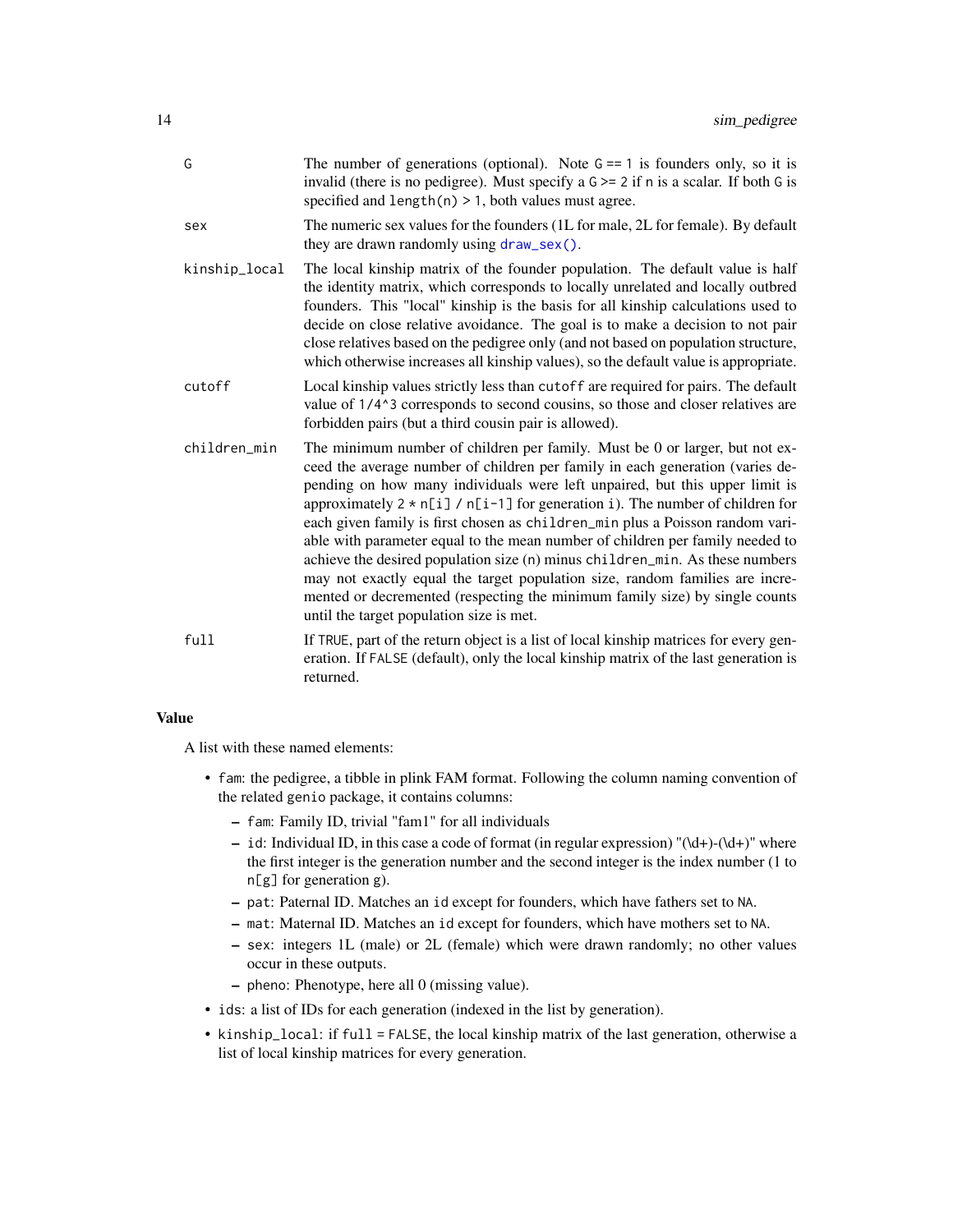#### sim\_pedigree 15

#### See Also

Plink FAM format reference: <https://www.cog-genomics.org/plink/1.9/formats#fam>

### Examples

# number of individuals for each generation  $n \leq c(15, 20, 25)$ # create random pedigree with 3 generations, etc data <- sim\_pedigree( n ) # this is the FAM table defining the entire pedigree, # which is the most important piece of information desired! data\$fam # the IDs separated by generation data\$ids # bonus: the local kinship matrix of the final generation data\$kinship\_local